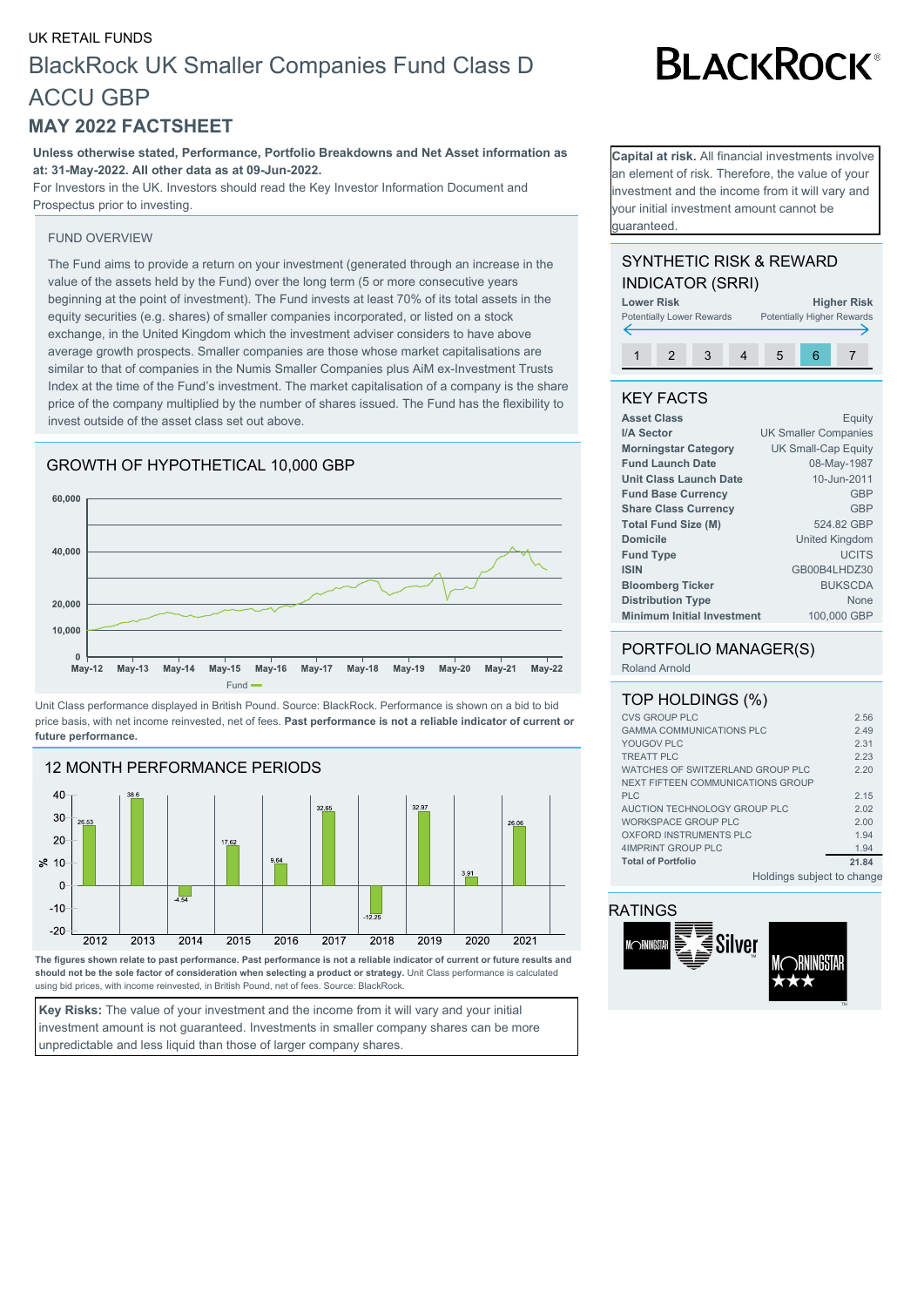### SECTOR BREAKDOWN (%)

|                               | <b>Fund</b> |
|-------------------------------|-------------|
| <b>Consumer Discretionary</b> | 25.33       |
| <b>Industrials</b>            | 23.40       |
| Technology                    | 13.75       |
| <b>Financials</b>             | 8.22        |
| Other                         | 7.51        |
| Energy                        | 5.91        |
| <b>Basic Materials</b>        | 5.26        |
| <b>Health Care</b>            | 4.00        |
| Telecommunications            | 3.99        |
| <b>Consumer Staples</b>       | 1.47        |
| Cash and/or Derivatives       | 1.16        |
| Other                         | 0.00        |

Negative weightings may result from specific circumstances (including timing differences between trade and settlement dates of securities purchased by the funds) and/or the use of certain financial instruments, including derivatives, which may be used to gain or reduce market exposure and/or risk management. Allocations are subject to change.

| $0.00\%$ |
|----------|
| $0.00\%$ |
| 0.90%    |
| $0.00\%$ |
|          |



## DEALING INFORMATION

 $\overline{0}$  $15$  $30$  $45$  $60$  $75$ 

**Settlement** Trade Date + 3 days **Dealing Frequency** Daily, forward pricing basis

105  $90$ 

## **GLOSSARY**

**Market Capitalisation:** is the total value of the shares issued by a company which trades on the stock exchange.

**Ongoing Charge:** is a figure representing all annual charges and other payments taken from the fund.

Price to Book Ratio: represents the ratio of the current closing price of the share to the latest quarter's book value per share.

Price to Earnings (TTM) Ratio: represents the ratio of the market price per share of a company to the company's earnings per share for a twelve-month period (usually the last 12 months or trailing twelve months (TTM)).

**Quartile Rank:** categorises a fund into four equal bands based on their performance over a specified period within the relevant Morningstar's sector. The top or first quartile contains the top 25% of funds, through to the bottom or 4th quartile which contains the bottom 25% of funds.

**SRRI:** is a value based on the volatility of the fund, which gives an indication of the overall risk and reward profile of the Fund.

Performance Fee: is charged on any returns that, subject to a High Water Mark, the Fund achieves above it's performance fee benchmark. Please refer to the Prospectus for further information.

**0800 44 55 22 Ex enquiry@ukclientservices.blackrock.com @** blackrock.co.uk

#### **IMPORTANT INFORMATION:**

"

"This document is marketing material. BlackRock have not considered the suitability of this investment against your individual needs and risk tolerance. To ensure you understand whether our product is suitable, please read the Key Investor Information Document. Any decision to invest must be based solely on the information contained in the Company's Prospectus, Key Investor Information Document and the latest half-yearly report and unaudited accounts and/or annual report and audited accounts. Subscriptions in the Fund are valid only if made on the basis of the current Prospectus, the most recent financial reports and the Key Investor Information Document, which are available in registered jurisdictions and available in local language where registered can be found at ww.blackrock.com on the relevant product pages. Investors should understand all characteristics of the funds objective before investing. Prospectuses, Key Investor Information Documents and application forms may not be available to investors in certain jurisdictions where the Fund in question has not been authorised. BlackRock may terminate marketing at any time. For information on investor rights and how to raise complaints please go to https:// www.blackrock.com/corporate/compliance/investor-right available in in local language in registered jurisdictions. Investors should read the fund specific risks in the Key Investor Information Document and the Company's Prospectus. We strongly recommend you seek independent professional advice prior to investing. If, after reading this factsheet, you have any questions or would like any additional information please contact your financial adviser or speak to our Investor Services Team on 0800 445522.

Issued by BlackRock Investment Management (UK) Limited (authorised and regulated by the Financial Conduct Authority). Registered office: 12 Throgmorton Avenue, London, EC2N 2DL. Registered inEngland No. 2020394. Tel: 020 7743 3000. For your protection, telephone calls are usually recorded. BlackRock is a trading name of BlackRock Investment Management (UK)Limited. © 2022 BlackRock, Inc. All Rights reserved. BLACKROCK, BLACKROCK SOLUTIONS, iSHARES, SO WHAT DO I DO WITH MY MONEY, INVESTING FOR A NEWWORLD, and BUILT FOR THESE TIMES are registered and unregistered trademarks of BlackRock, Inc. or its subsidiaries in the United States and elsewhere. All other trademarks are those of their respective owners.